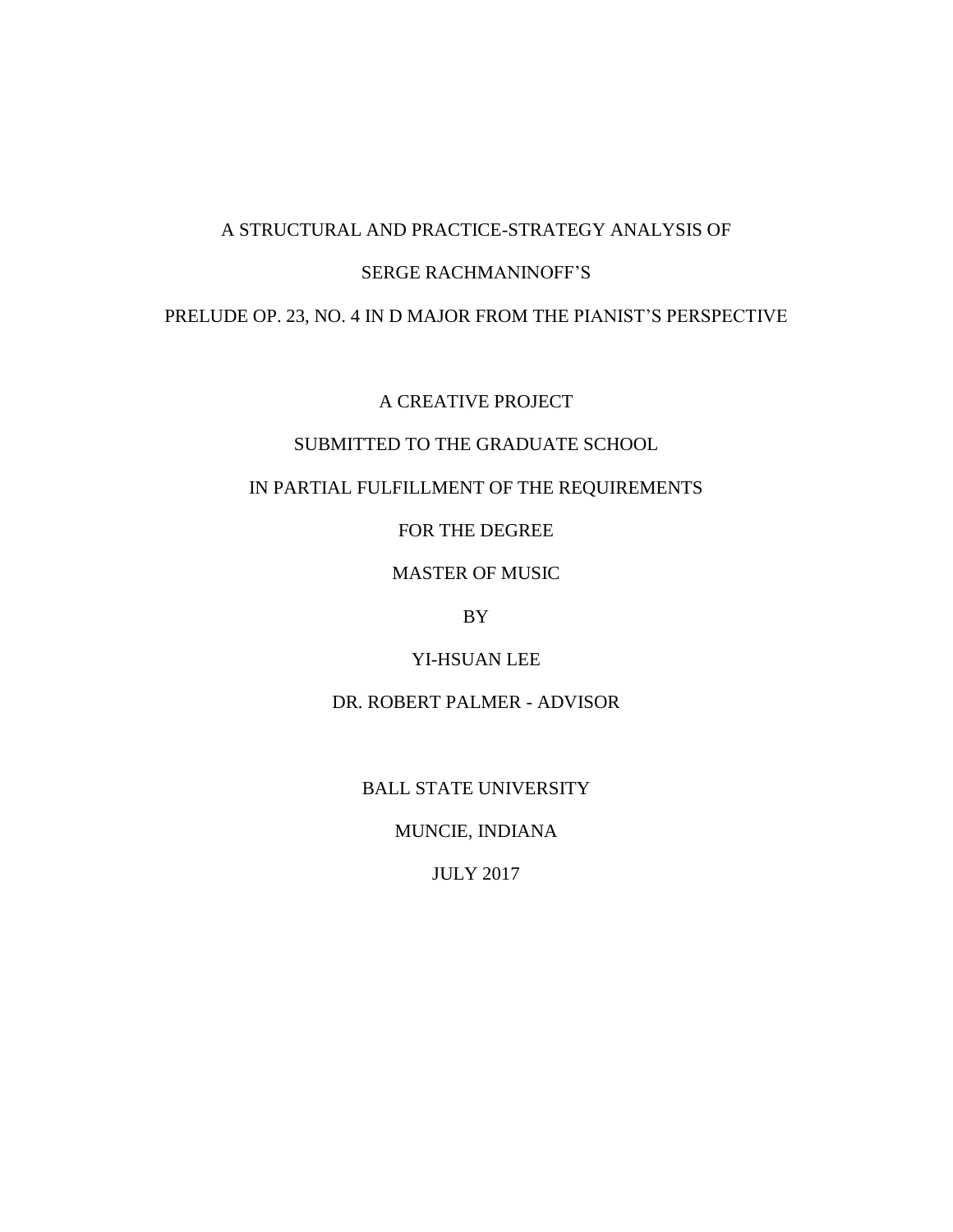#### **Chapter 1: Introduction**

I performed my Master of Music degree recital on Saturday, December 10, 2016, at Ball State University in Sursa Hall. The program consisted of Serge Rachmaninoff's Prelude op. 23, no. 4 in D Major, Joseph Haydn's Sonata in E-flat Major Hob. XVI:52, and Robert Schumann's *Symphonic Etudes*. The repertoire I chose for this recital was exceptionally challenging for me due to difficult technical and musical aspects of the pieces including phrasing, voicing, quality of sound production, and expression. My piano instructor at Ball State University, Dr. Robert Palmer, guided and inspired me throughout all of my preparation for this degree recital.

Although each piece on my degree recital was challenging in different ways, Rachmaninoff's Prelude op. 23, no. 4 in D Major offers many difficulties in phrasing, voicing the melodic line, playing large leaps, maintaining clarity of the texture in each voice, and emphasizing harmonic progressions. Furthermore, the many aspects of this prelude were complicated by the relatively small size of my hands. Consequently, I was forced to reevaluate my technique and approach to the instrument in order to play this short yet demanding work. Therefore, the purpose of this creative project is to explore the technical and musical challenges I faced in this prelude.

First, I will offer background information on the prelude genre and Rachmaninoff's Prelude op. 23, no. 4 in D Major. Next, I will provide an analysis of this work, investigating tonality, formal structure, and musical gestures. When applicable, I include analysis with musical examples of score excerpts from other composers' works that help illustrate their stylistic influences on Rachmaninoff's Prelude op. 23, no. 4 in D Major. Following the analysis, I discuss performance practice considerations for this prelude. Performance practice discussion addresses stylistic choices in performance, musical and technical difficulties, and practicing strategies.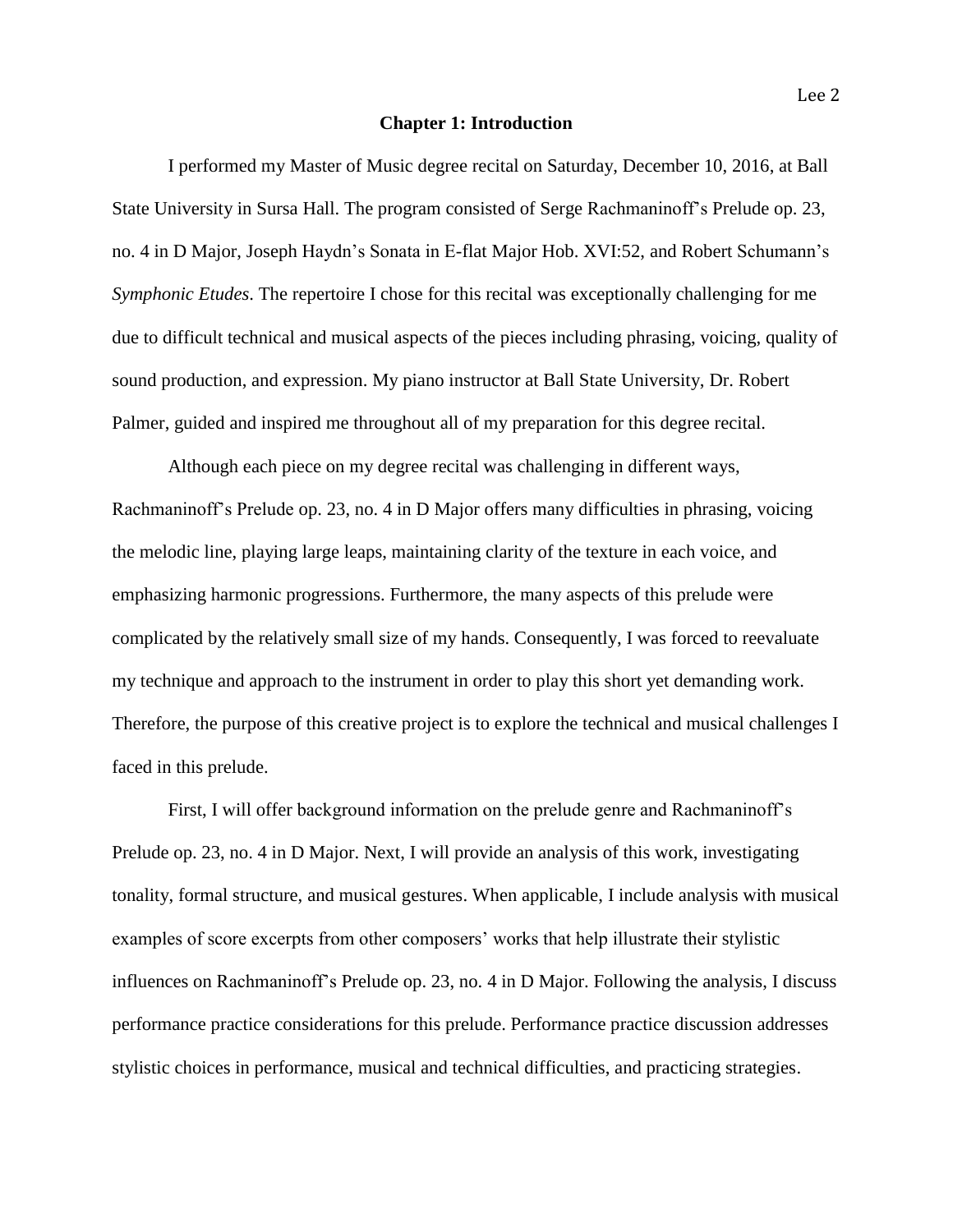A piece within the prelude genre is a short composition typically used as an introduction for more complex musical movements.<sup>1</sup> However, preludes during the Romantic era were not treated solely as introductory pieces. During this time, preludes were performed often as individual pieces. Johann Sebastian Bach's *The Well-Tempered Clavier* of the Baroque era is among the most important works that includes numerous preludes. It consists of two books of prelude-fugue pairs, a pair for each of the twenty-four major and minor keys. The two books follow a clear organization: the first pair begins in C major, and the second pair is in the parallel minor. Then, this major-minor pattern continues in chromatic ascending order until all keys are covered, thus there are twenty-four prelude/fugue pairs per book, bringing the aggregate total to forty-eight. *The Well-Tempered Clavier* influenced many composers in later centuries such as Frédéric Chopin, Alexander Scriabin, and Serge Rachmaninoff. Chopin wrote his own complete set of twenty-four preludes in all the major and minor keys in his op. 28. Unlike Bach's *The Well-Tempered Clavier*, Chopin's preludes are not paired with fugues. His key structure organization also differs from Bach's: the first prelude begins in C major. The second prelude is in the relative minor of C major. Subsequent preludes continue this major/relative-minor pattern by moving clockwise around the circle of fifths until all keys are covered. Chopin's preludes are short character pieces based on small motives. Pianists commonly play Chopin's preludes either individually in performance or as a complete set.<sup>2</sup>

During the nineteenth century, Russian composers such as Scriabin and Rachmaninoff began following Chopin's model of composing preludes as independent, self-contained works.

 $\overline{a}$ 

<sup>1</sup> David Ledbetter and Ferguson Howard, "Prelude," *Grove Music Online*, Accessed March 1, 2017, http://www.oxfordmusiconline.com/subrscriber/article/grove/music/43302

<sup>&</sup>lt;sup>2</sup> Anthony La Magra, "A Source Book for the Study of Rachmaninoff's Preludes." (PhD diss., Columbia University, 1966), 40.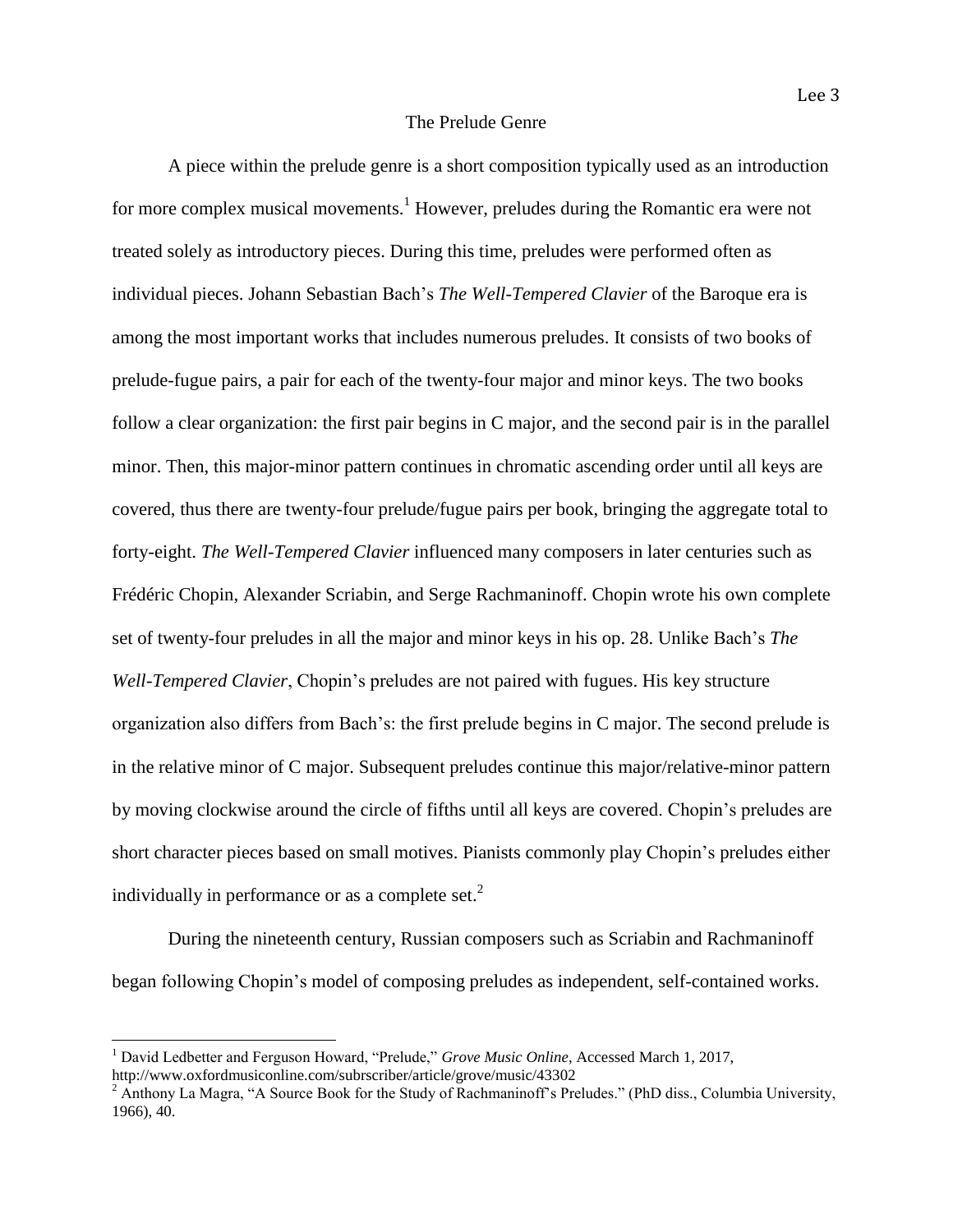Both Rachmaninoff and Scriabin wrote several piano preludes in many different characters and moods. Like Chopin, Scriabin also wrote twenty-four preludes covering each key. Additionally, Scriabin's preludes distinctly feature his style of romantic harmonic progressions and textures. Unlike Bach and Chopin, Rachmaninoff did not write and publish a full cycle of twenty-four preludes simultaneously.

However, Rachmaninoff further cemented the concept of writing a piece in the genre prelude as an independent, self-contained work. In 1892, Rachmaninoff composed his first prelude, Prelude op. 3, no. 2 in C-sharp Minor, after graduating from the Moscow Conservatory. In an effort to alleviate his financial difficulties, Rachmaninoff turned to composition for income. Prelude op. 3, no. 2 in C-sharp Minor was one of the resultant pieces. This prelude became among his most popular works. In addition to this prelude, Rachmaninoff wrote two sets of preludes, op. 23 and op. 32. Rachmaninoff composed the op. 23 set in 1902 and the op. 32 set in 1910.<sup>3</sup> Each prelude in op. 23 and op. 32 is in a different key and encompasses broad structural and clear stylistic contrasts.<sup>4</sup>

l

 $3$  La Marga, "A Source Book for the Study of Rachmaninoff's Preludes," 40.

<sup>4</sup> La Marga, "A Source Book for the Study of Rachmaninoff's Preludes," 40.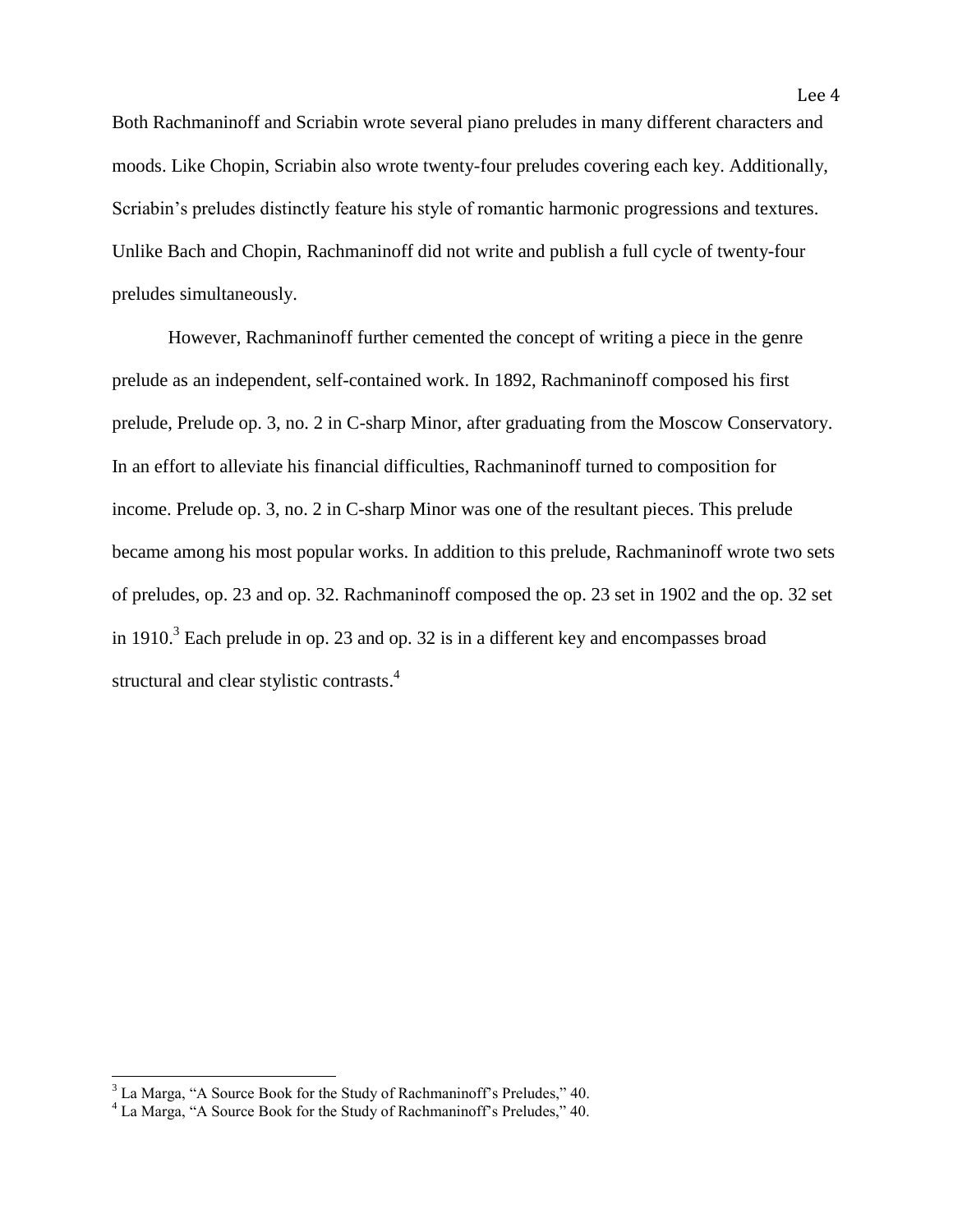### Serge Rachmaninoff: Biography

Serge Rachmaninoff was born at the Oneg Estate in the Novgorod Province of Russia in April 1, 1873. His family had a military background with his mother being the daughter of an army general and his grandfather being a former army officer. Rachmaninoff's family also had a strong musical background. Rachmaninoff was raised in an artistic household, and his mother was a piano teacher.<sup>5</sup> Rachmaninoff studied with his mother and learned piano music quickly. When Rachmaninoff was young, his family moved from Novgorod to St. Petersburg where he began studies at the St. Petersburg Conservatory. Following a series of family hardships, Rachmaninoff left St. Petersburg Conservatory and, with the help of his cousin Alexander Siloti, moved to Moscow to continue his studies at Moscow Conservatory. Nikolay Zverev, Rachmaninoff's instructor at Moscow Conservatory, was strict with practice regiments and required his students to attend various cultural events. At these events, Rachmaninoff met many eminent composers of his time such as Pyotr Tchaikovsky and Anton Rubinstein.<sup>6</sup>

In 1888, Rachmaninoff began composition and music-theory lessons, focusing on counterpoint and harmony, at the Moscow Conservatory. Rachmaninoff graduated with high honors from the Moscow Conservatory and was awarded the Great Gold Medal. At the same time he also finished writing Piano Concerto no. 1 in F-sharp Minor, op. 1*.* <sup>7</sup> Rachmaninoff's professional career began in 1892 when he signed a publishing contract with Y.A. Gutheil. Through this opportunity he was able to publish Prelude op. 3, no. 2 in C-sharp Minor. Around this time, Rachmaninoff also composed Symphony no. 1, op. 13 in D Minor, a piece that was

<sup>5</sup> Geoffrey Norris, "Rachmaninoff, Serge," *Grove Music Online*, Accessed January 1, 2017, http://www.oxfordmusiconline.com/subscriber/article/grove/music/50146.

<sup>6</sup> Norris, "Rachmaninoff."

<sup>&</sup>lt;sup>7</sup> Phillip Michael Blaine, "A Technical and Musical Approach to Rachmaninoff's Etudes Tableaux" (Creative Project, Ball State University, 2012)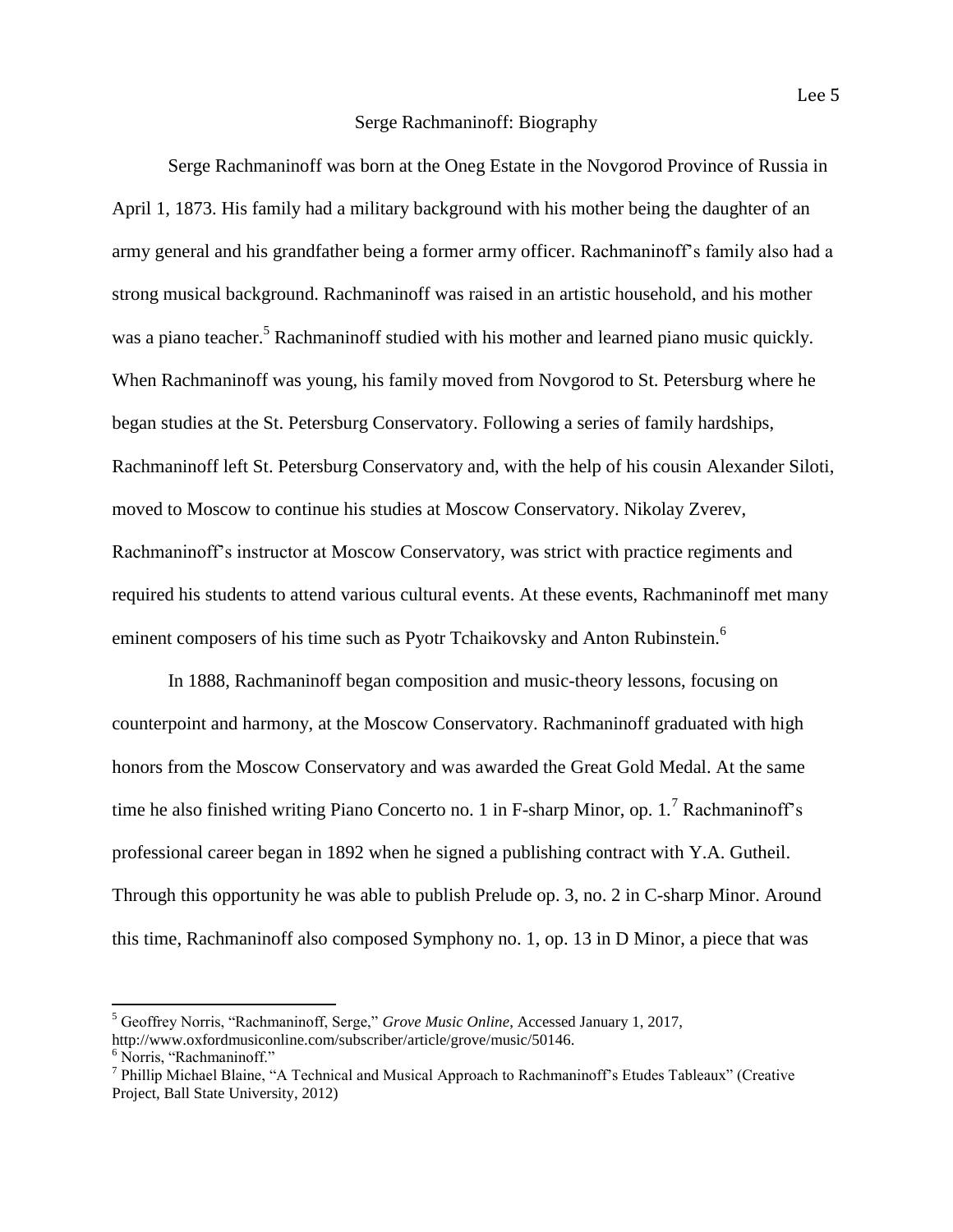met with negative critical reaction upon its premiere. Consequently, Rachmaninoff lost confidence in his abilities as a composer. However, following a series of hypnotherapy treatments from Nikolai Dahl, Rachmaninoff reinvigorated his spirit and returned to composition. In 1902, Rachmaninoff premiered Piano Concerto no. 2, op. 18 in C Minor to critical acclaim. Other significant works Rachmaninoff composed around this time period include the Cello Sonata op. 19 in G Minor and Preludes op.  $23<sup>8</sup>$ 

In 1909, Rachmaninoff toured America frequently performing his Piano Concerto no. 3, op. 30 in D Minor. Despite many contract offers from American companies, Rachmaninoff decided to return to the Ivanovka estate.<sup>9</sup> During his stay at the Ivanovka Estate, Rachmaninoff finished the Preludes op.32 and the Piano Sonata no. 2, op. 36 in B-flat Minor.

In 1918, Rachmaninoff moved to Stockholm to avoid political chaos and unrest in Russia during the Russian Revolution. Societal hardships forced Rachmaninoff to leave most of his money and belongings in Russia during the move to Stockholm. Toward the end of 1918, Rachmaninoff accepted an offer to work in the United States as a concert pianist and recording artist. Aside from providing financial security, immediately after World War I these job opportunities also allowed Rachmaninoff to tour Europe. While in America, Rachmaninoff took time off from composition to focus on his performance career.

In 1926, Rachmaninoff returned to composition and completed the Piano Concerto no. 4, op 40; his Variations on a Theme by Corelli, op. 42; the Rhapsody on a Theme of Paganini, op. 43; and his final work, *Symphonic Dances*, op. 45*.* <sup>10</sup> Rachmaninoff wrote a vast amount of music in various genres including piano concertos, preludes, etudes, symphonies, operas, and

<sup>8</sup> Norris, "Rachmaninoff."

<sup>9</sup> Yoon-Wha Roh, "A Comparative Study of the Twenty-Four Preludes of Alexander Scriabin and Sergei Rachmaninoff" (DMA diss., Indiana University, 2015), 18.

<sup>&</sup>lt;sup>10</sup> Norris, "Rachmaninoff."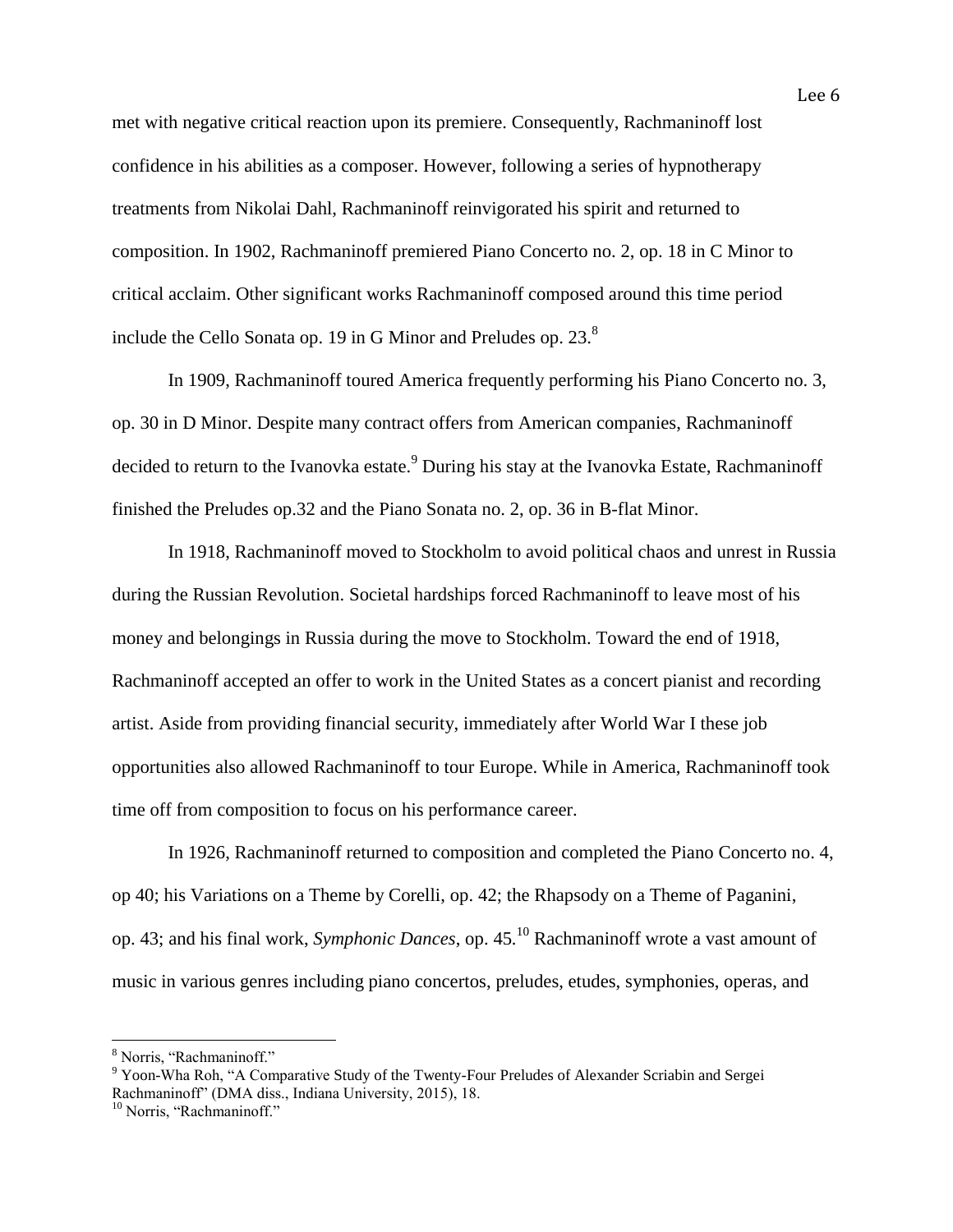choral works. Among Rachmaninoff's most notable works are his piano preludes, which are still discussed and critically analyzed today in scholarly journals.

### Serge Rachmaninoff's Preludes

As mentioned earlier, Rachmaninoff started writing his preludes after graduating from the Moscow Conservatory as a means to earn a living. Prelude op. 3, no. 2 in C-sharp Minor was dedicated to his professor, Anton Arensky.<sup>11</sup> From 1901-1903, Rachmaninoff was in a state of depression because of his financial hardships. Rachmaninoff finished the Preludes op. 23 in 1903, and the prelude set premiered in Moscow on February 10 of that year for the Ladies' Charity Prison Committee. Preludes op. 23 was dedicated to his sponsor, Alexander Siloti, and it was later published by Y.A. Gutheil in February, 1904.<sup>12</sup> Each prelude is in a different key, and each prelude exhibits its own individual characteristics. In this set of preludes, Rachmaninoff creates climatic tension through the use of stepwise chromatic patterns in the inner voices of chord progressions as well as with non-diatonic harmonically enriched chords.

The first prelude in op. 23 is in the key of F-sharp minor. This prelude features a slow tempo with a combination of ternary and variation form.<sup>13</sup> Furthermore, this prelude contains beautiful melodic lines with chromatic ascending and descending accompaniment patterns in the left hand. Prelude no. 2 in B-flat major has significant technical demands due to advanced rhythmic patterns and rapid, successive note figurations. This prelude is dramatic, energetic, and full of emotional drive. One of the challenges in this work is to play the left-hand ostinato line against the rhythmic melodic line of the right hand. Prelude no. 3 in D Minor is a ternary form with march-like characteristics and a variety of contrasting articulation markings. Rachmaninoff

<sup>&</sup>lt;sup>11</sup> La Marga, "A Source Book for the Study of Rachmaninoff's Preludes," 42.

 $12$  Yoon-Wha Roh, "A Comparative Study of the Twenty-Four Preludes of Alexander Scriabin and Sergei Rachmaninoff" (DMA diss., Indiana University, 2015), 8.

<sup>&</sup>lt;sup>13</sup> Angela Glover, "An Annotated Catalogue of The Major Piano Works of Sergei Rachmaninoff" (PhD diss., Florida State University, 2003), 19.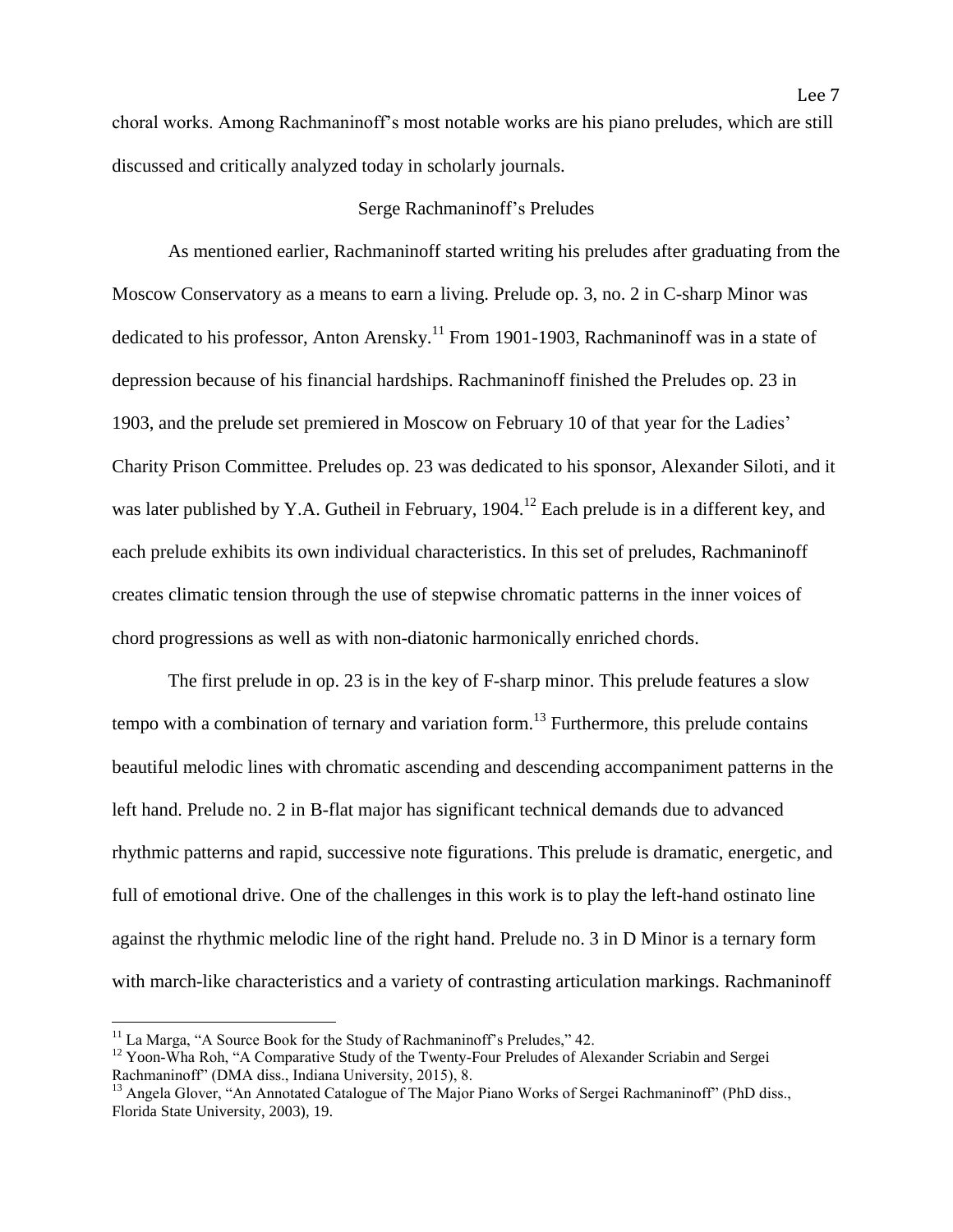used different contrapuntal devices in this prelude such as stretto, diminution, and augmentation.<sup>14</sup>

Prelude no. 4 in D Major contains beautiful melodic lines with a triplet accompaniment throughout the piece. The many harmonic progressions help create an intense buildup to the climax of the piece. Details of this prelude ensue in the body of this document. Prelude no. 5 in G Minor is one of the most well-known preludes written by Rachmaninoff. It is a ternary form with significant contrasts between the A and B sections. The first section is rhythmic and resembles a military march. The second section is lyrical with a legato melodic line in the right hand over repeated arpeggiated patterns.

Prelude no. 6 in E-flat Major is similar to a nocturne. Rachmaninoff used two main elements throughout the work: one of the elements is the short right-hand motive and its various permutations that altogether create a longer melodic line. The second element is the sixteenthnote chromatic accompaniment line in the left hand. Prelude no. 7 in C Minor is virtuosic. The prelude starts with rapid sixteenth-note figures that create energy and intensity throughout the piece with the juxtaposition of a slow-moving melodic line over quick running notes. This etude-like virtuosic passage requires facile technique to perform it well.

Prelude no. 8 in A-flat major has two melodic lines; the primary melodic line is in the left hand with long phrases, and the secondary melodic line is in the right hand with broken-chord sixteenth notes. A significant challenge of this prelude is bringing out the melodic line in the right hand while playing the broken chords. Prelude no. 9 in E-flat Minor is one of the most difficult of the ten preludes in op. 23. It requires the performer to play double-notes in a variety of different intervals. The combinations of intervals include seconds, thirds, fourths, and sixths. Prelude no. 10 in G-flat major is one of the shorter works in op. 23. This prelude features

<sup>&</sup>lt;sup>14</sup> Glover, "An Annotated Catalogue," 19.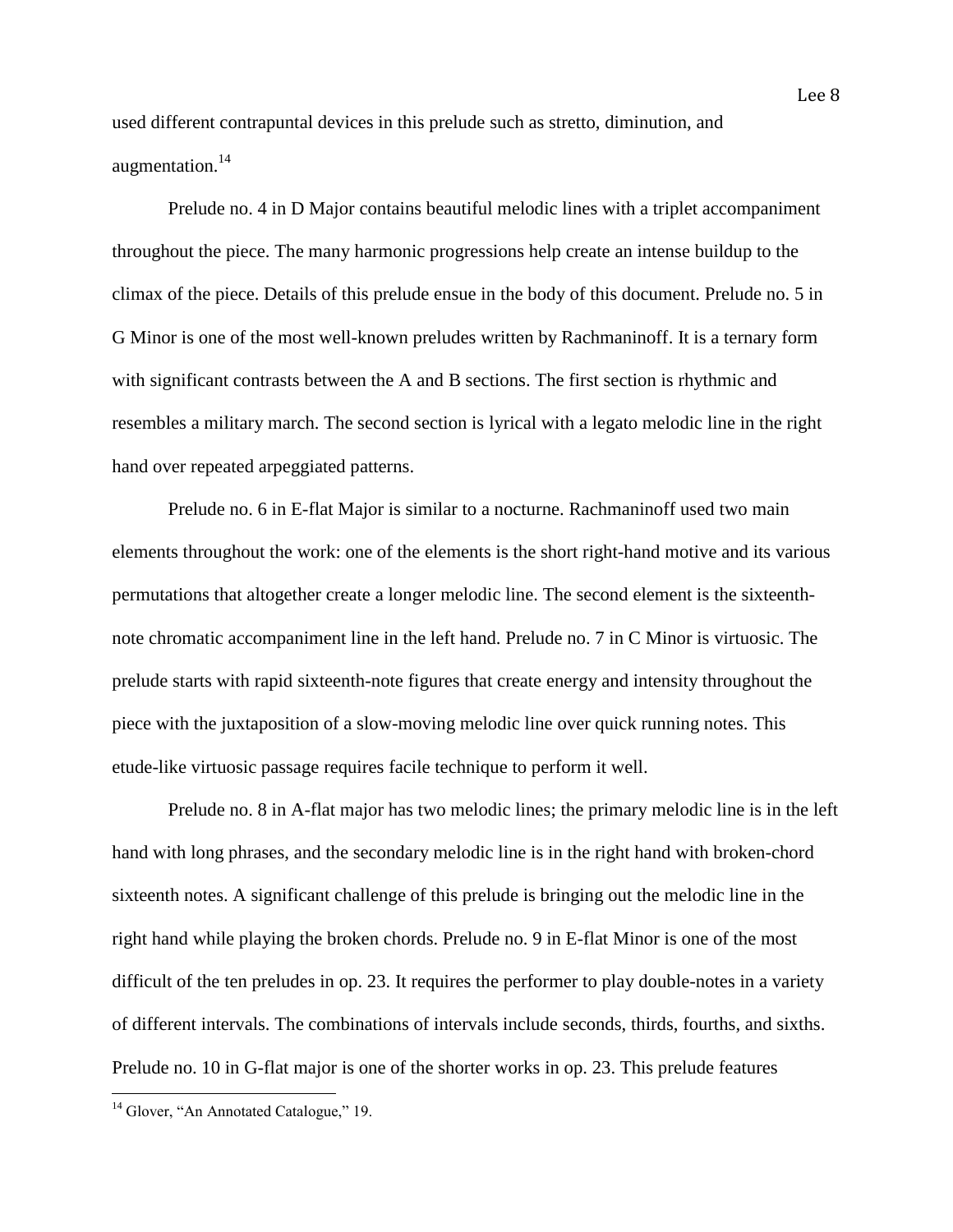beautiful melodic lines in the left hand with syncopated chords in the right hand. This prelude also has a number of color changes and stark mood shifts.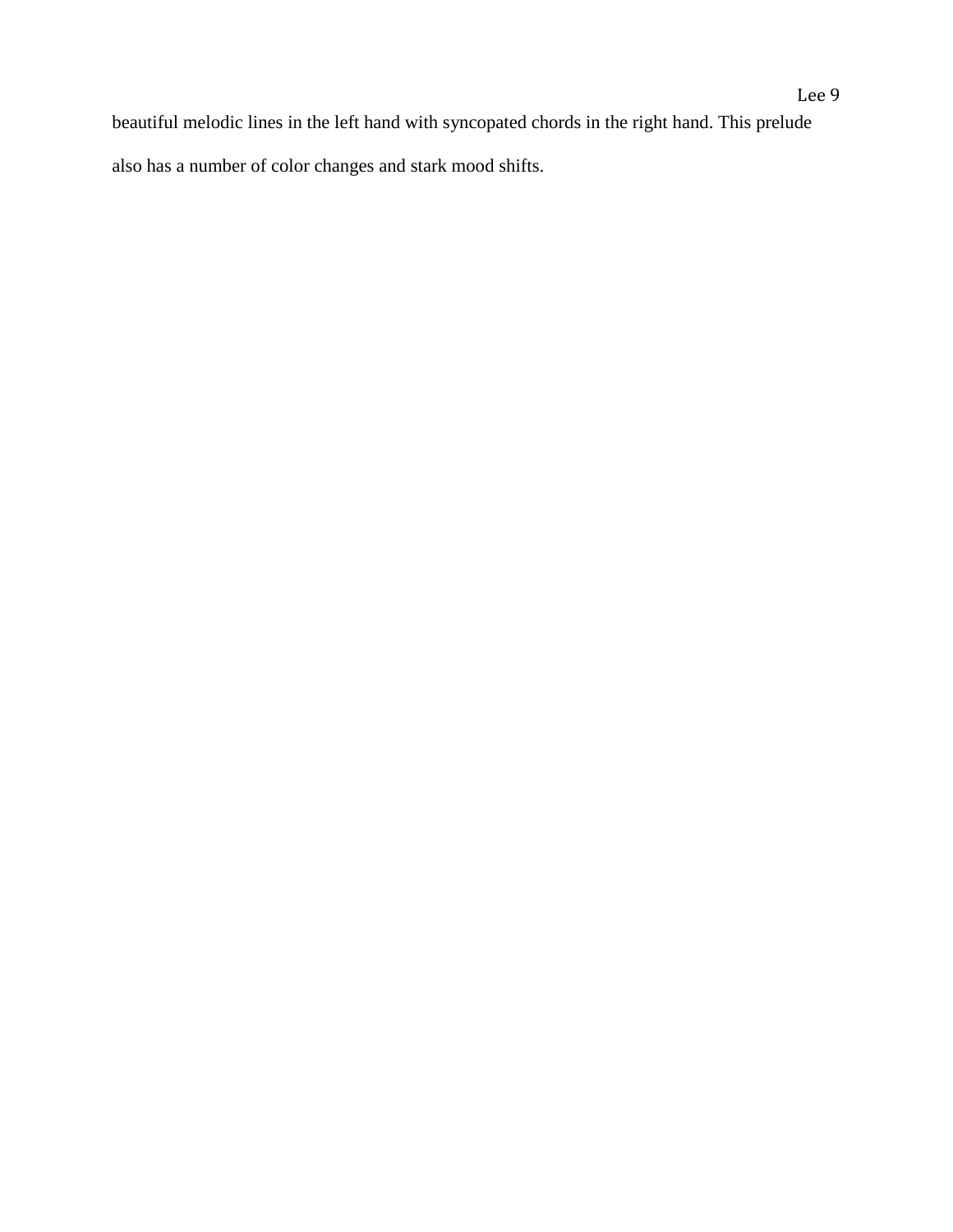### **Chapter 2: Prelude op. 23, no. 4 in D Major: Analysis**

Rachmaninoff composed the Prelude op. 23, no. 4 in D Major in 1903. This prelude is reminiscent of a nocturne or barcarolle.<sup>15</sup> The nocturne is a type of composition that portrays music for a nighttime setting, and it features a melody with a broken-chord pattern accompaniment. The barcarolle is a Venetian boat song that features a tuneful melodic line with repeated accompaniment figure. Rachmaninoff's prelude op. 23, no. 4 is through-composed, but the piece can also be interpreted as a variation form; if interpreted as a variation form, the work begins with the theme and is followed by three variations with a coda at the end. Rachmaninoff establishes the D-major tonality in the first two measures through arpeggiated figurations. The theme is stated from mm. 3-18 with a triplet accompaniment figure in the left hand. The prelude's theme is simple and lyrical.

The first variation of the piece starts at m. 19 and ends in m. 34. The theme of the first variation is in the alto voice, and Rachmaninoff adds another layer on top of the melodic line in the right hand. The second variation starts at m. 35. Rachmaninoff employs rhythmic alternations in the variation and uses this technique to build energy leading up to the climax of the piece. The third variation starts in m. 53. At this third variation, the theme returns in the chords within the original rhythm. The coda of the work is exceptionally short and begins in m. 73. Table 1 provides a visual representation of the structure of the form of this work.

<sup>&</sup>lt;sup>15</sup> Glover, "An Annotated Catalogue," 19.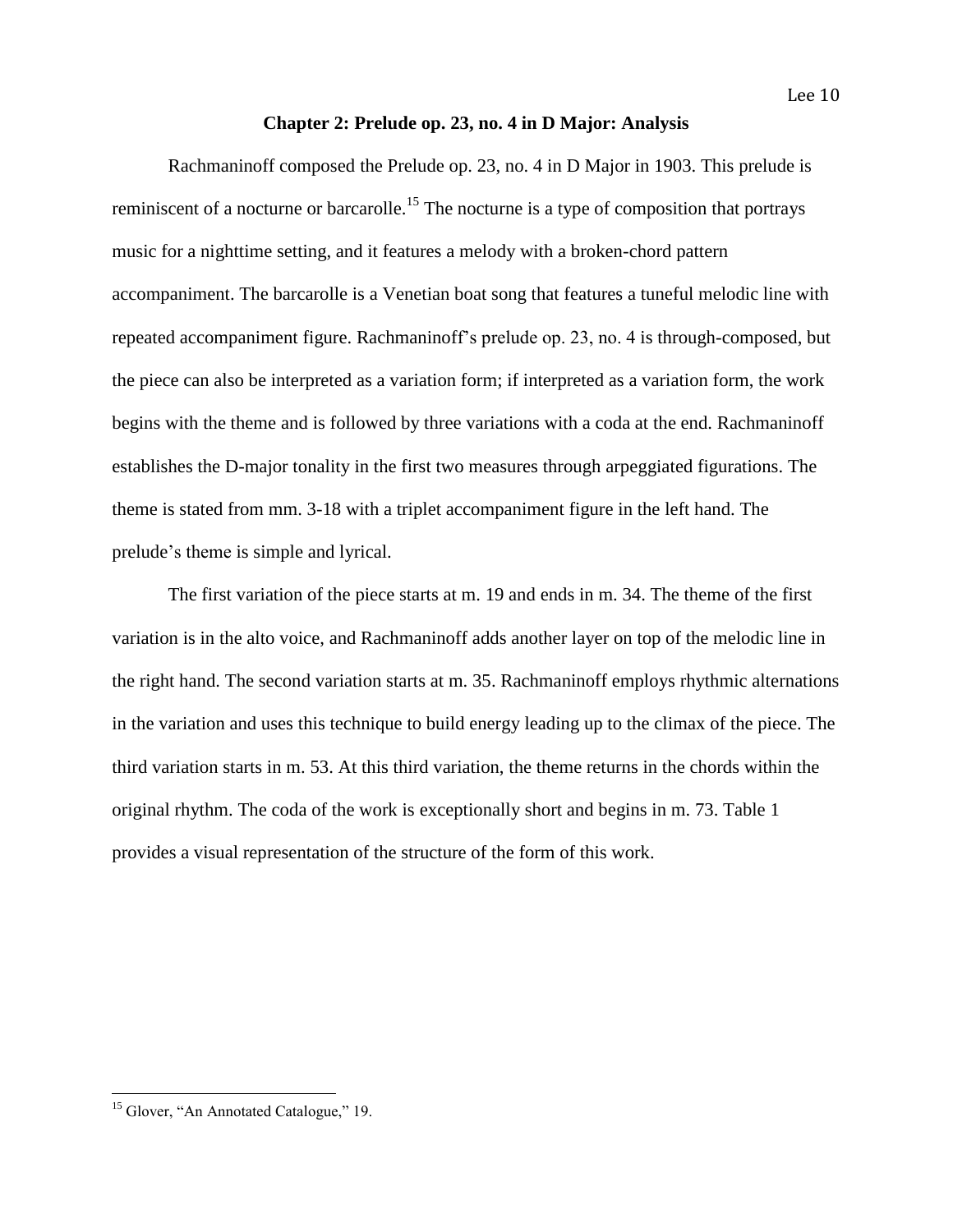| × |  |
|---|--|
|   |  |

| Intro       | Measure 1-2    |
|-------------|----------------|
| Theme       | Measure 3-18   |
| Variation 1 | Measure 19-34  |
| Variation 2 | Measure 35-53  |
| Variation 3 | Measure 53-72  |
| Coda        | Measure 73-End |

Table 1. The form of the Prelude op. 23, no. 4 in D major

The overall tonal structure of this prelude begins with D major established as the tonic. Each variation begins in D major but travels to different keys. From the beginning in D major, Rachmaninoff modulates to F-sharp minor in m. 11. Modulations to other keys continue until m. 15 where the key of B minor is established. The first variation, which begins in m. 19, brings the tonal center back to D major. However, this tonal affirmation on D major is short-lived; once again modulation ensues until m. 29, where the tonal center settles in the key of B minor. In m. 35, the key returns to D major, and in m. 43, the key modulates to G major. The *pianissimo* at m. 43 signifies the beginning of the build up to the climax; in the following measures, frequent modulations and chromaticism in both hands create tension leading to the climax at the downbeat of m. 51. This section modulates to the following keys: G major/G Minor, B-flat Major/G minor, and, following the aftermath of the climax, a return to D major in m. 53.

Measure 53 marks the beginning of the third variation. The original theme is restated in the tonic key of D major. Although the third variation contains modulation and chromaticism, no major shifts in tonality occur. The third variation ends with a coda in the tonic key of D major. Table 2 displays a visual representation of the key structures in Prelude op. 23, no. 4 in D Major.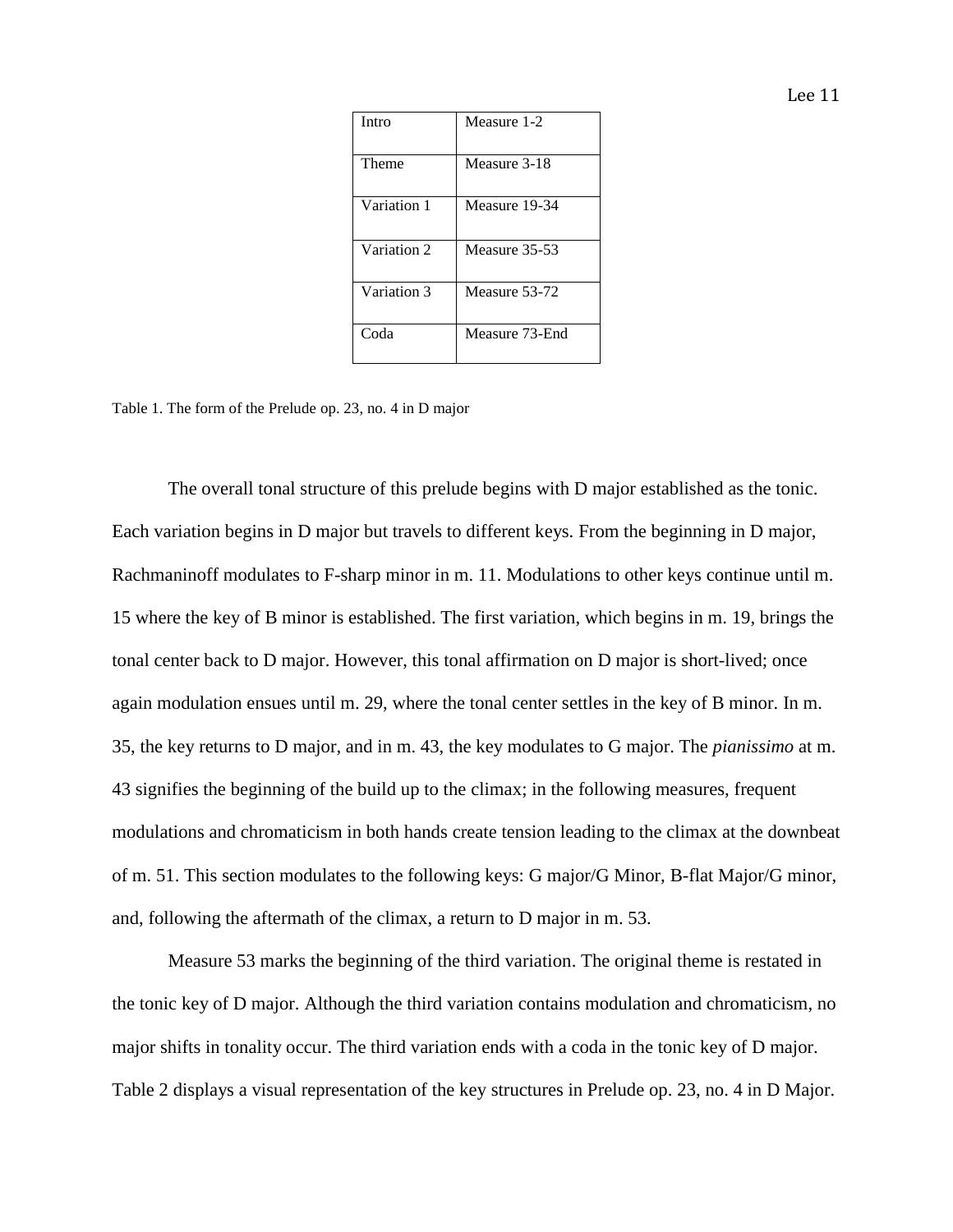| Section     | <b>Measures</b> | Key area                                       |
|-------------|-----------------|------------------------------------------------|
| Theme       | $1 - 10$        | D major                                        |
| Theme       | $11 - 14$       | F-Sharp minor                                  |
| Theme       | $15 - 18$       | B minor                                        |
| Variation 1 | 19-28           | D major                                        |
| Variation 1 | 29-34           | <b>B</b> minor                                 |
| Variation 1 | $35 - 42$       | D major                                        |
| Variation 2 | $43 - 52$       | G Major/G Minor, B-flat Major/G minor, D major |
| Variation 3 | 53-72           | D major                                        |
| Coda        | $73$ -End       | D major                                        |

Table 2. A Summary of the Structural and Key areas within Rachmaninoff's Prelude op. 23, no. 4 in D Major.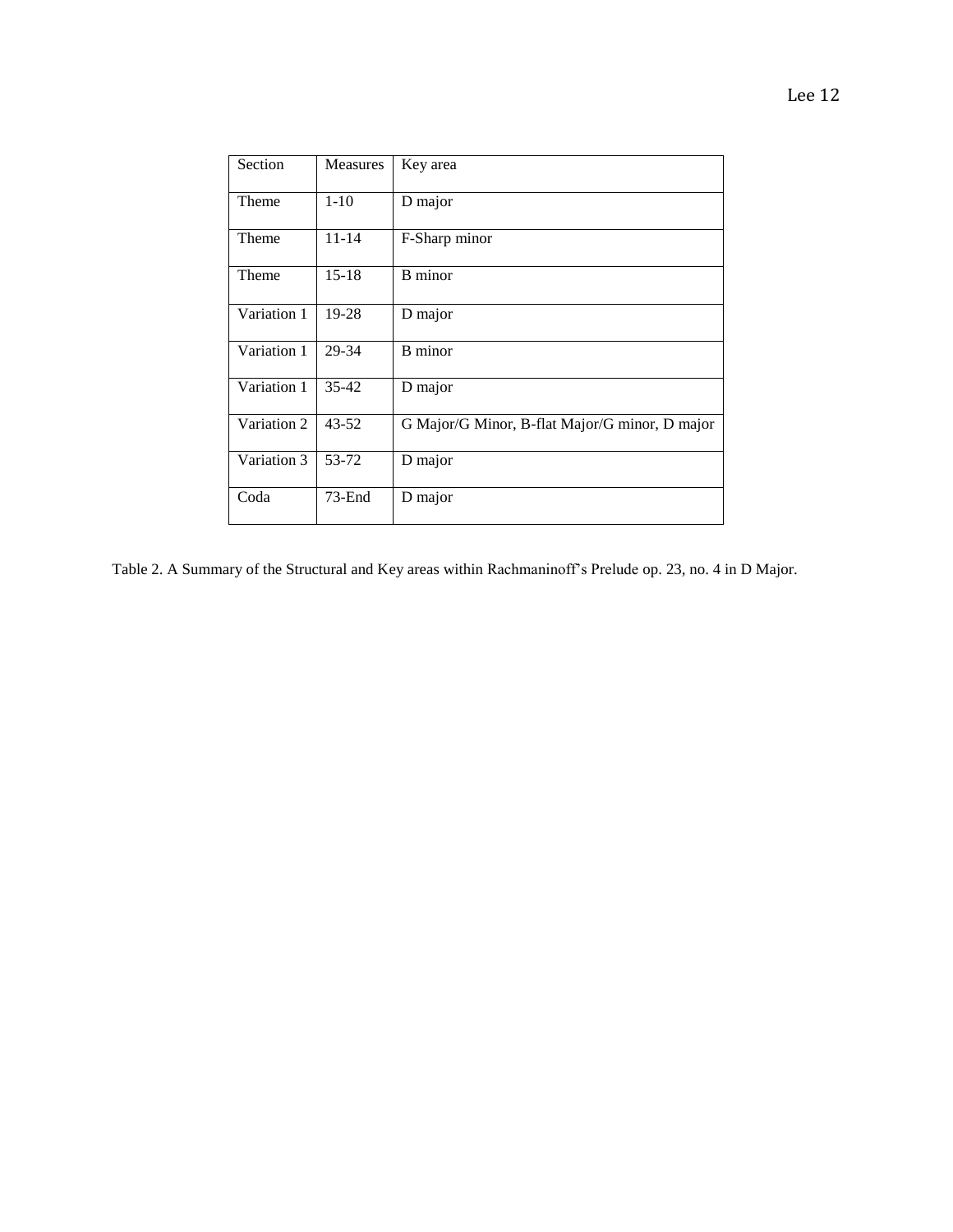Aside from the overall tonal structure, Rachmaninoff employed other traditional harmonic devices in the prelude, such as brief shifts from the tonic to closely related keys. These shifts include moving from the tonic to the subdominant, or from the tonic to the relative-minor key. For instance, the prelude begins from m. 1 in D major and shifts to G major in m. 7 (Example 1). Another closely related shift occurs from mm. 28-29 where the tonality progresses from D major to the relative key of B minor (Example 2).

Lee 13

Rachmaninoff also frequently shifts from a major key to its parallel minor.<sup>16</sup> For example, from mm. 40-42, A major immediately changes to A minor (Example 3). This phenomenon also occurs in mm. 45-47, where the tonality shifts suddenly from G major to G minor (Example 4).

Example 1. Rachmaninoff Prelude op. 23, no. 4 in D Major, mm. 4-7. A shift from D Major to G Major.



l

<sup>&</sup>lt;sup>16</sup> La Marga, "A Source Book for the Study of Rachmaninoff's Preludes," 89.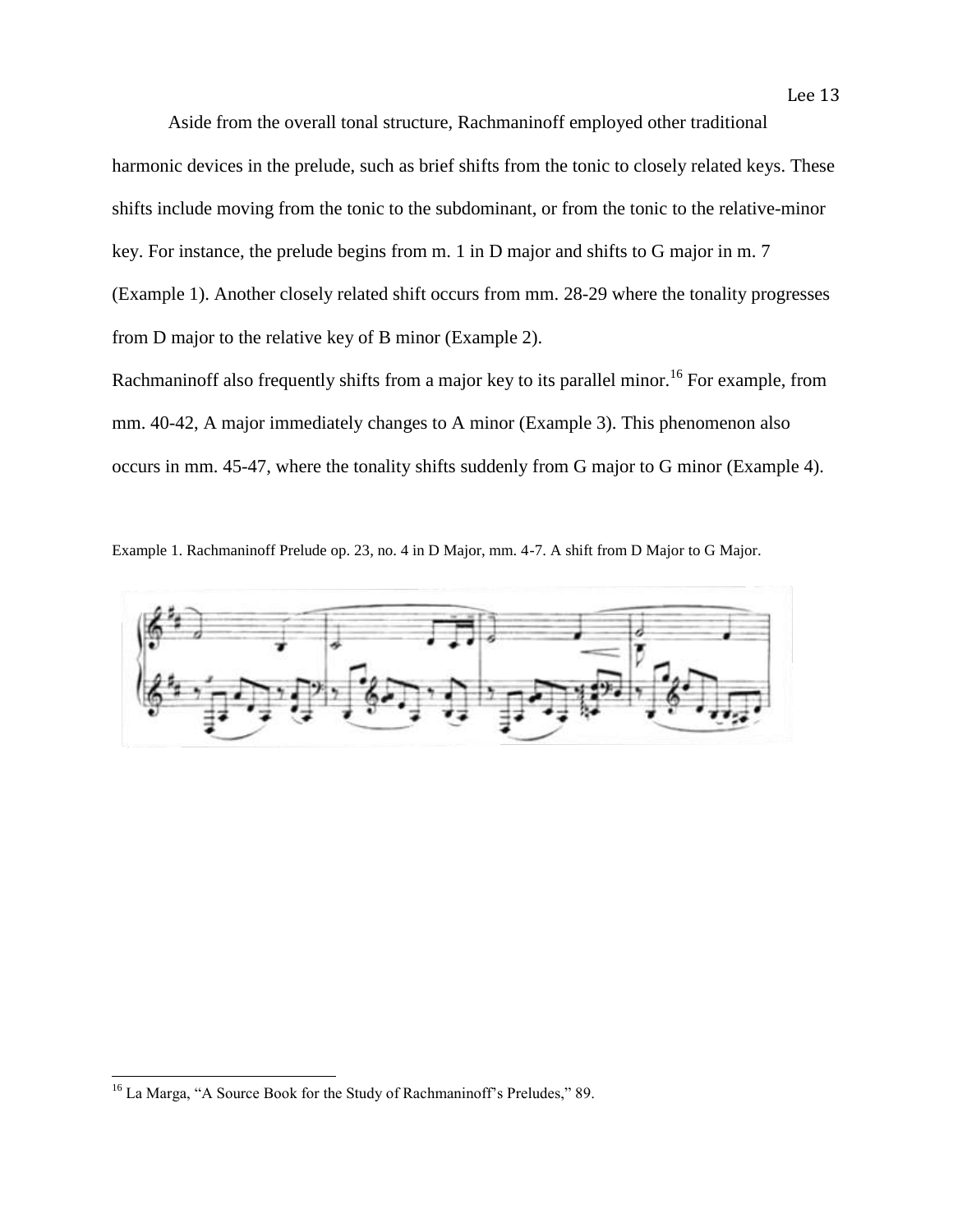

Example 2. Rachmaninoff Prelude op. 23, no. 4 in D Major, mm. 28-30. A shift from D Major to B minor.

Example 3. Rachmaninoff Prelude op. 23, no. 4 in D Major, mm. 40-42. A shift from A Major to A minor.



Example 4. Rachmaninoff Prelude op. 23, no. 4 in D Major, mm. 44-47. A shift from G Major to G minor.

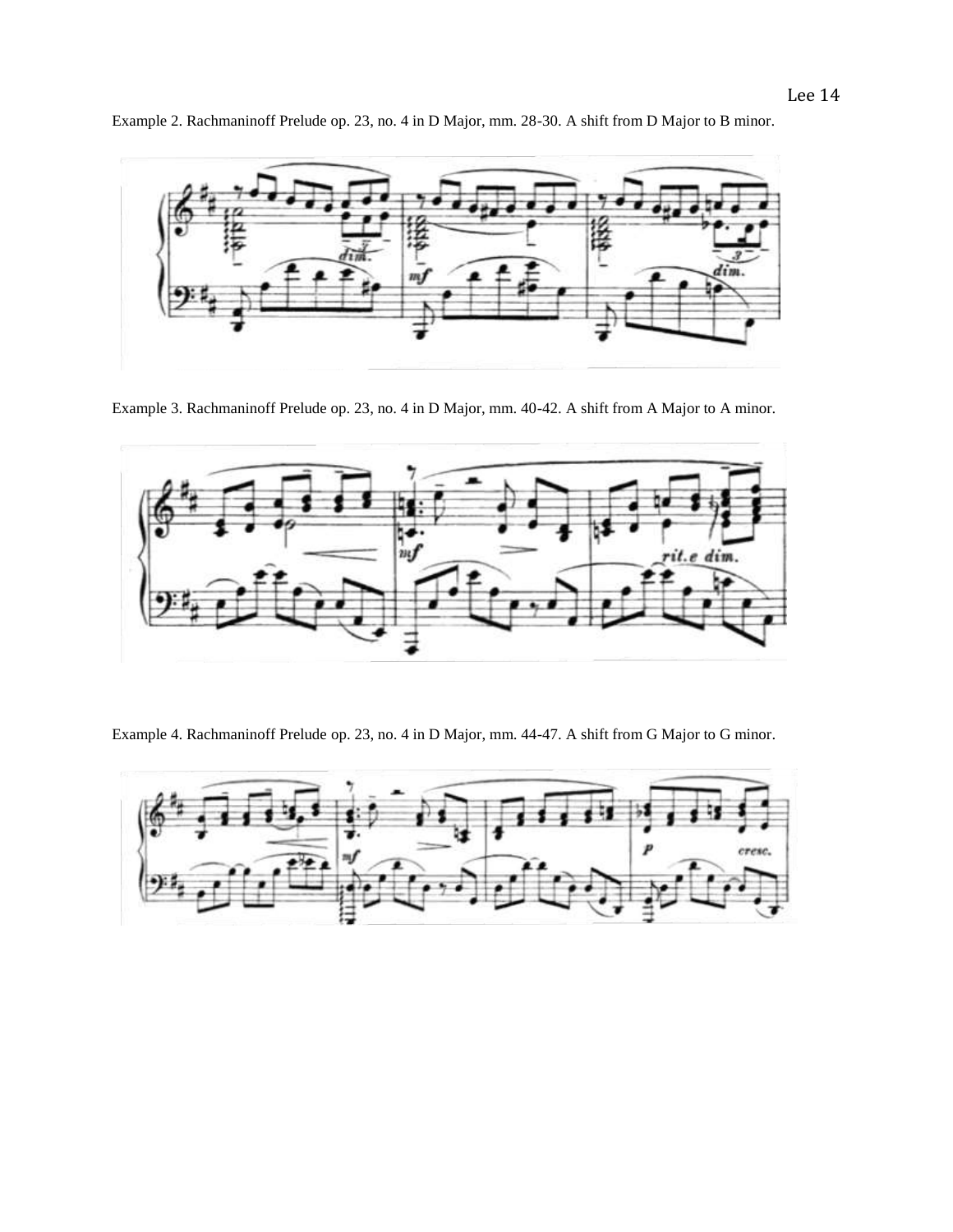Rachmaninoff also uses harmonic progressions to create triadic outlines of the theme.<sup>17</sup> The harmonic progression moves from the tonic to the mediant or the mediant back to the tonic. Rachmaninoff employed this progression in his other compositions such as Preludes op. 23, nos. 2, 3, and 4, and Preludes op. 32, nos. 5 and 7. In Prelude op. 23, no. 4, this type of progression occurs in several places, including m. 11, and from mm. 58-63. Example 5 illustrates this progression from mediant to tonic.

Additionally, Rachmaninoff uses dissonances and chromaticism for increasing musical tension. For instance, diminished seventh chords and short chromatic figures create intensity that blossom at the climax of this prelude, which happens from mm. 49-51 (Example 6).



Example 6. Rachmaninoff Prelude op. 23, no. 4 in D Major, mm. 49-52. Chromatic section of the prelude.



<sup>&</sup>lt;sup>17</sup> Yoon-Wha Roh, "A Comparative Study of the Twenty-Four," 48.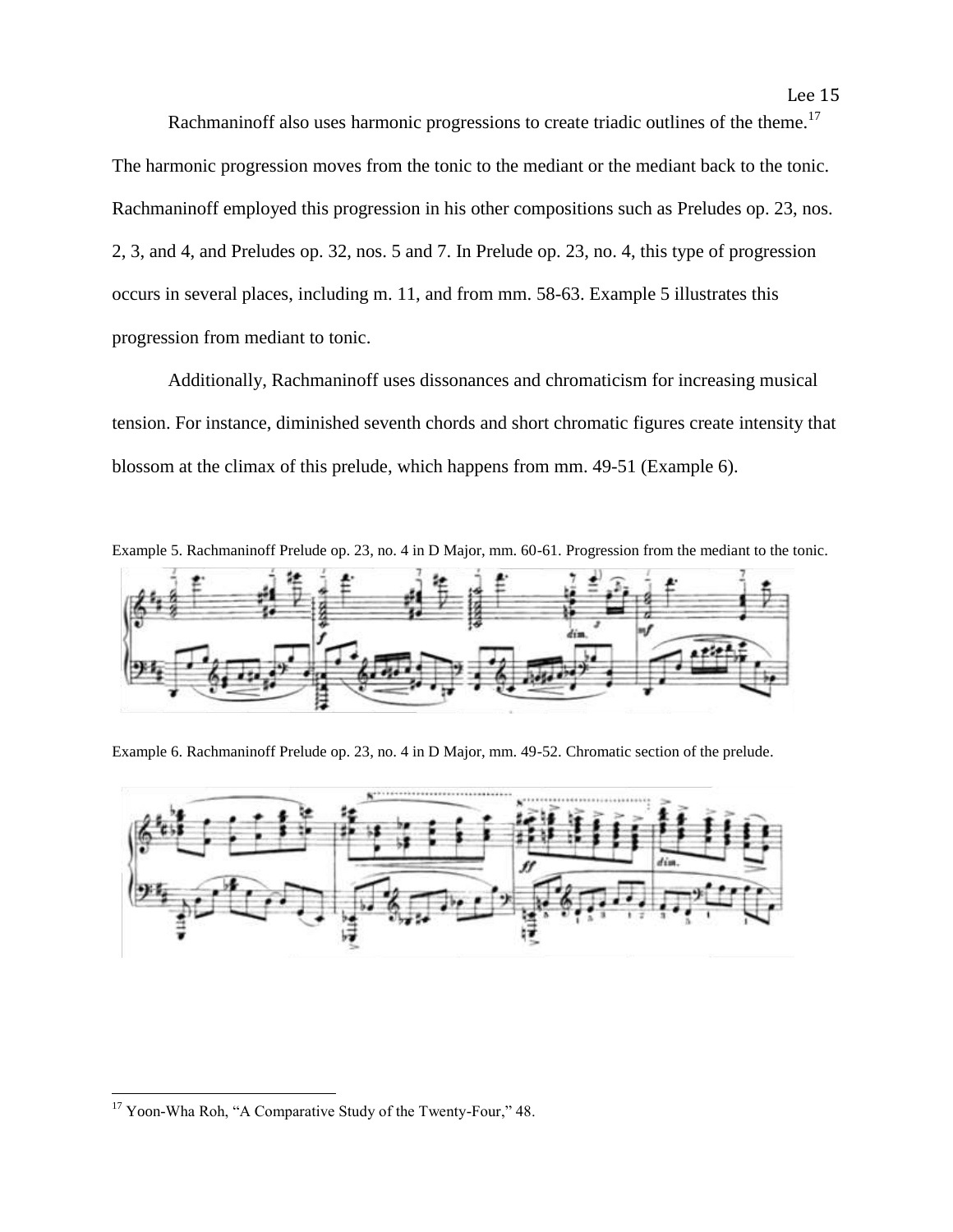In addition to his distinct treatment of harmony, Rachmaninoff's melodic development also stands out as a vital component of the prelude.<sup>18</sup> The prelude begins with a simple melody and long phrasing. Rachmaninoff used a variety of techniques to expand the melody or develop the melody into figurations. Some of these techniques include adding voices above the melodic line, using different chords to color the melody, shifting the melody to other pitch registers, and using different rhythms in the melody or accompaniment. All of these techniques allow pianists to create a wide gamut of color in Prelude op. 23, no. 4 in D Major.

Rachmaninoff begins the first theme in the right hand with an arpeggiated accompaniment. The pitch range of the accompaniment extends far beyond the reach of nearly any pianist's left-hand span. This introductory theme can be divided into two long phrases (Example 7).

Beginning in m. 19, the first variation begins by adding voices on top of the melodic line. The right hand has two voices: the soprano voice with a triplet accompaniment, and the alto voice that carries the melodic line. This type of multi-layered texture is also known as the "podgolosky"; Ruttle defines podgolosky as a melodic line that has one or more quasi-contrapuntal countermelodies.<sup>19</sup> The left hand has arpeggiated figures with a wide pitch range. The left-hand accompaniment and right-hand upper voice create a two-against-three rhythmic conflict (Example 8).

<sup>&</sup>lt;sup>18</sup> Mark Ruttle, "Aspects of a Late Style in Sergei Rachmaninoff's Variations on a Theme of Corelli, Op.42: A Lecture Recital Together with Three Recitals of Selected Works of J. Brahms, L.V. Beethoven, F. Chopin, C. Debussy, Zoltan Kodaly, M. Moussorgsky, and S. Prokofiev," (DMA diss., University of North Texas, 1989), 4. <sup>19</sup> Mark Ruttle, "Aspects of a Late Style in Sergei Rachmaninoff's Variations on a Theme of Corelli," 6.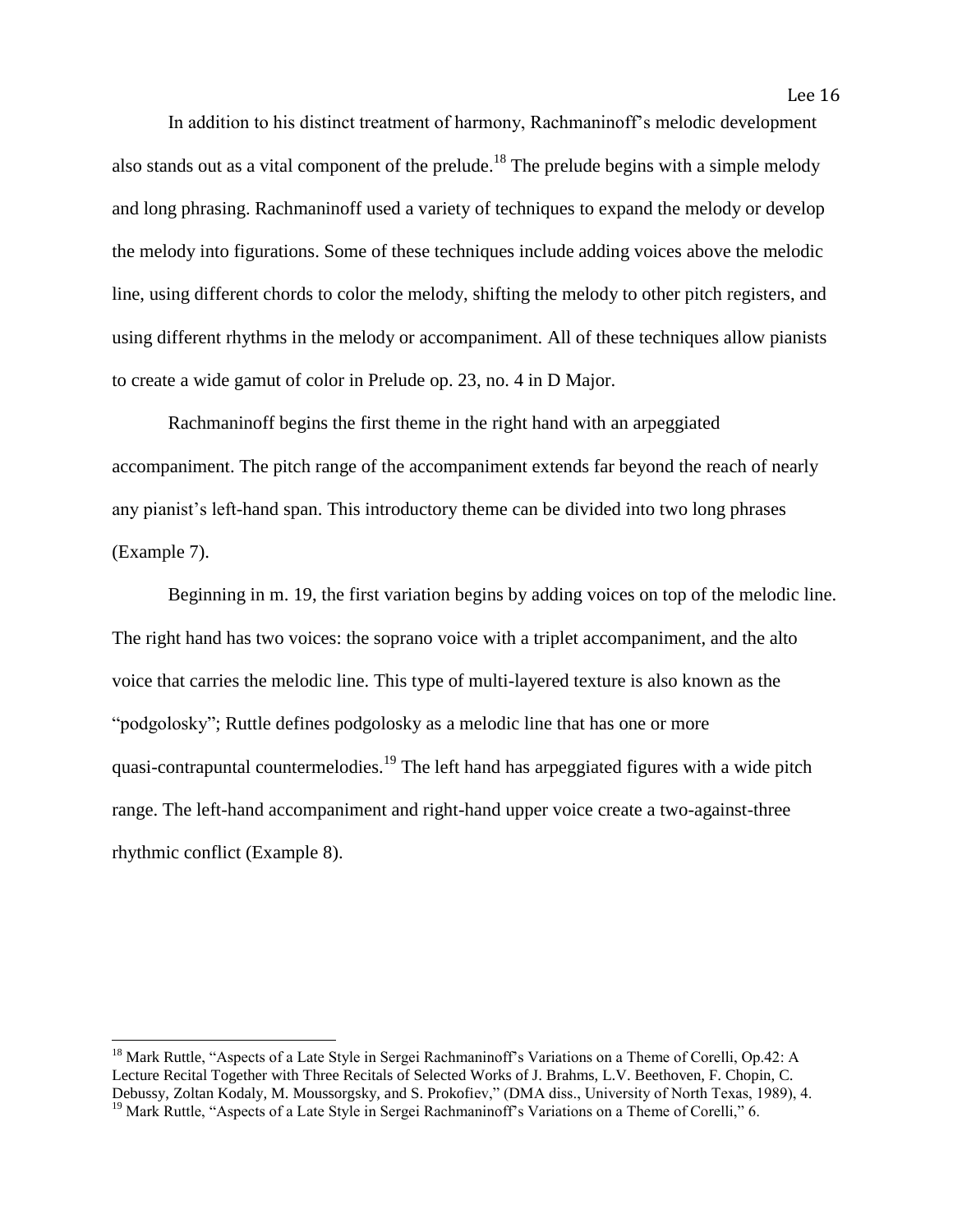

Example 7. Rachmaninoff Prelude op. 23, no. 4 in D Major, mm. 3-5. Wide range left-hand accompaniment.

Example 8. Rachmaninoff Prelude op. 23, no. 4 in D Major, mm. 19-21. Two-against-three rhythmic conflict.



In the second variation, Rachmaninoff uses a combination of syncopation and diminution of the right-hand melody clashing against the triplet accompaniment of the left hand. He uses a fragmented version of the melodic line to create more musical intensity. Furthermore, Rachmaninoff frequently uses modulation, dissonant harmonies, and expansive, rich chords in this variation. This variation contains the climax of this prelude and features many chromatic harmonies, significant dynamic contrasts, syncopation with rhythmic alternation, and a vast pitch range (Example 9).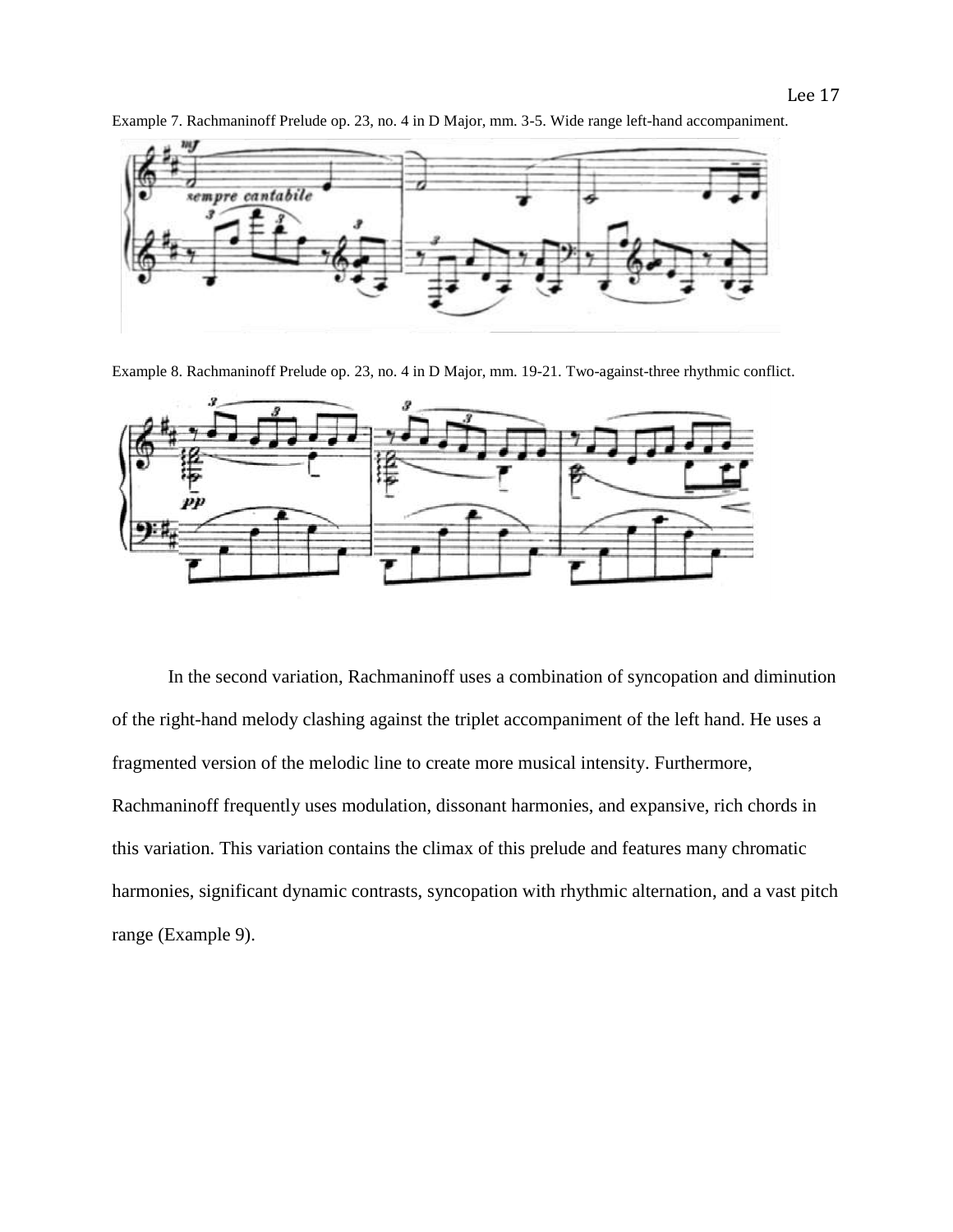

Example 9. Rachmaninoff Prelude op. 23, no. 4 in D Major, mm. 35-37. Syncopation with rhythmic alternation

The last variation returns to the original theme with the original rhythm from the first variation. The theme expands to expansive, rich chords with the soprano voice carrying the melody. The alto answers sympathetically with the soprano voice and also incorporates rhythmic syncopations. Rachmaninoff used the ringing-like quality of the upper pitch range of the piano in the right hand to create glittery effects known as "Russian" Bells sonorities.<sup>20</sup> The triplet accompaniment in the left hand continues from the previous variation on top of the melodic line, as demonstrated in Example  $10<sup>21</sup>$  In the coda, Rachmaninoff derives the rhythm and melodic figures from the second variation.





l

 $20$  Mark Ruttle, "Aspects of a Late Style in Sergei Rachmaninoff's Variations on a Theme of Corelli," 15.

<sup>&</sup>lt;sup>21</sup> La Marga, "A Source Book for the Study of Rachmaninoff's Preludes," 87.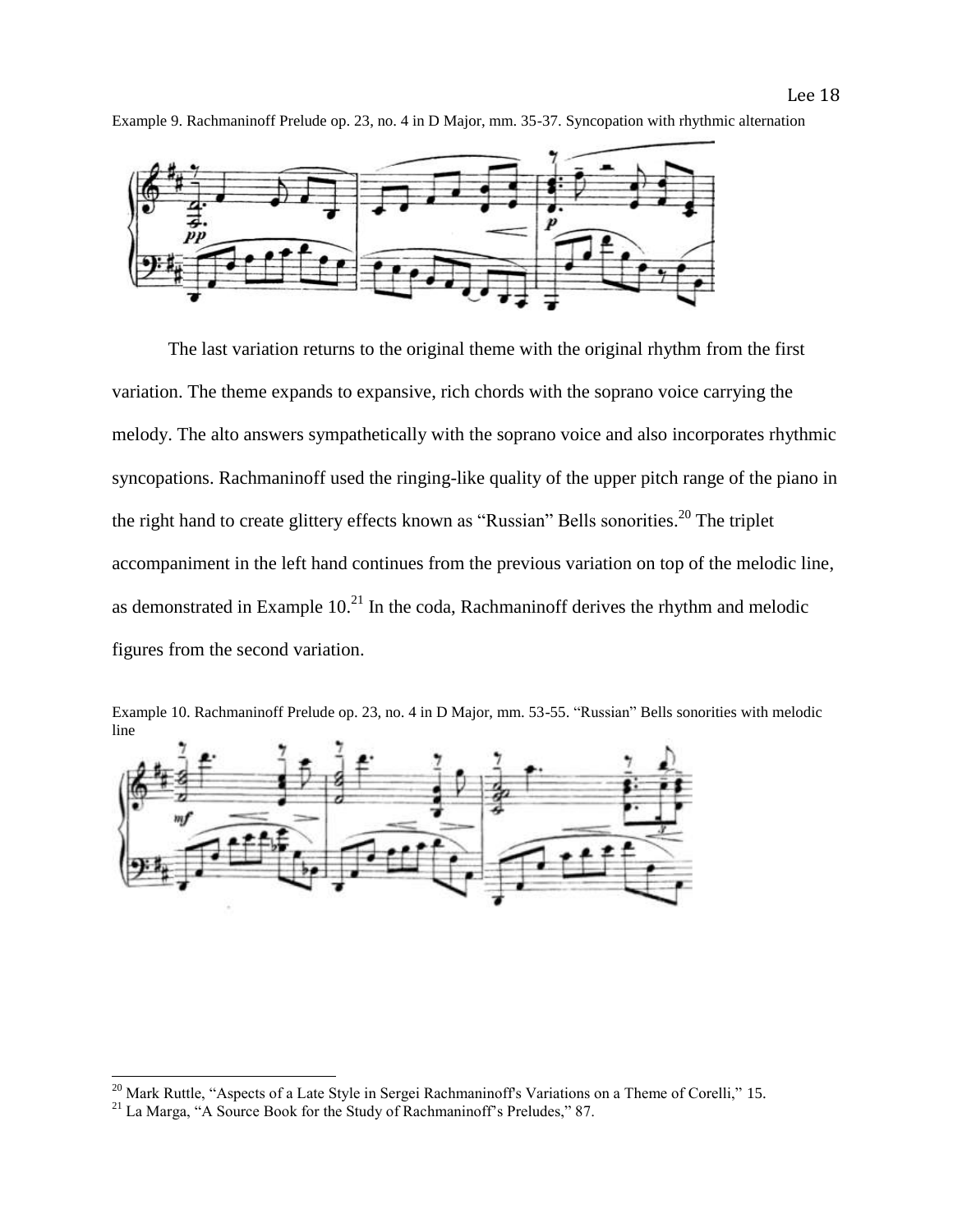#### **Chapter 3: Performance Practice**

Prelude op. 23, no. 4 in D Major sounds simple and elegant. However, despite the pleasant character and sonority, this prelude is challenging to perform with its wide array of musical and technical challenges. These difficulties demand from the pianist the patience and discipline of incorporating slow practice and critical listening skills. These numerous challenges include:

- Phrasing
- Voicing the melodic line within a multi-layered texture
- Playing large leaps, especially for pianists with small hands
- Maintaining clarity of the texture in each voice
- Accurately executing syncopated rhythms
- Effectively performing long and expansive dynamic contrasts
- Playing legato with controlled sound
- Emphasizing the harmonic progressions

The constantly changing texture complicates the ability of the pianist to consistently voice the upper melodic line. This consistency in tone production is crucial in creating and upholding a convincing melodic line. In order to produce the highest quality of sound, I suggest that the performer:

- 1. Relax elbows, wrists, shoulders, and arms.
- 2. Use arm weight instead of the wrist to produce the sound. Freedom in these joints will create a higher quality and consistency of the sound; the shoulder and elbow allows the hand to fall naturally into the keys. The weight from gravity does most of the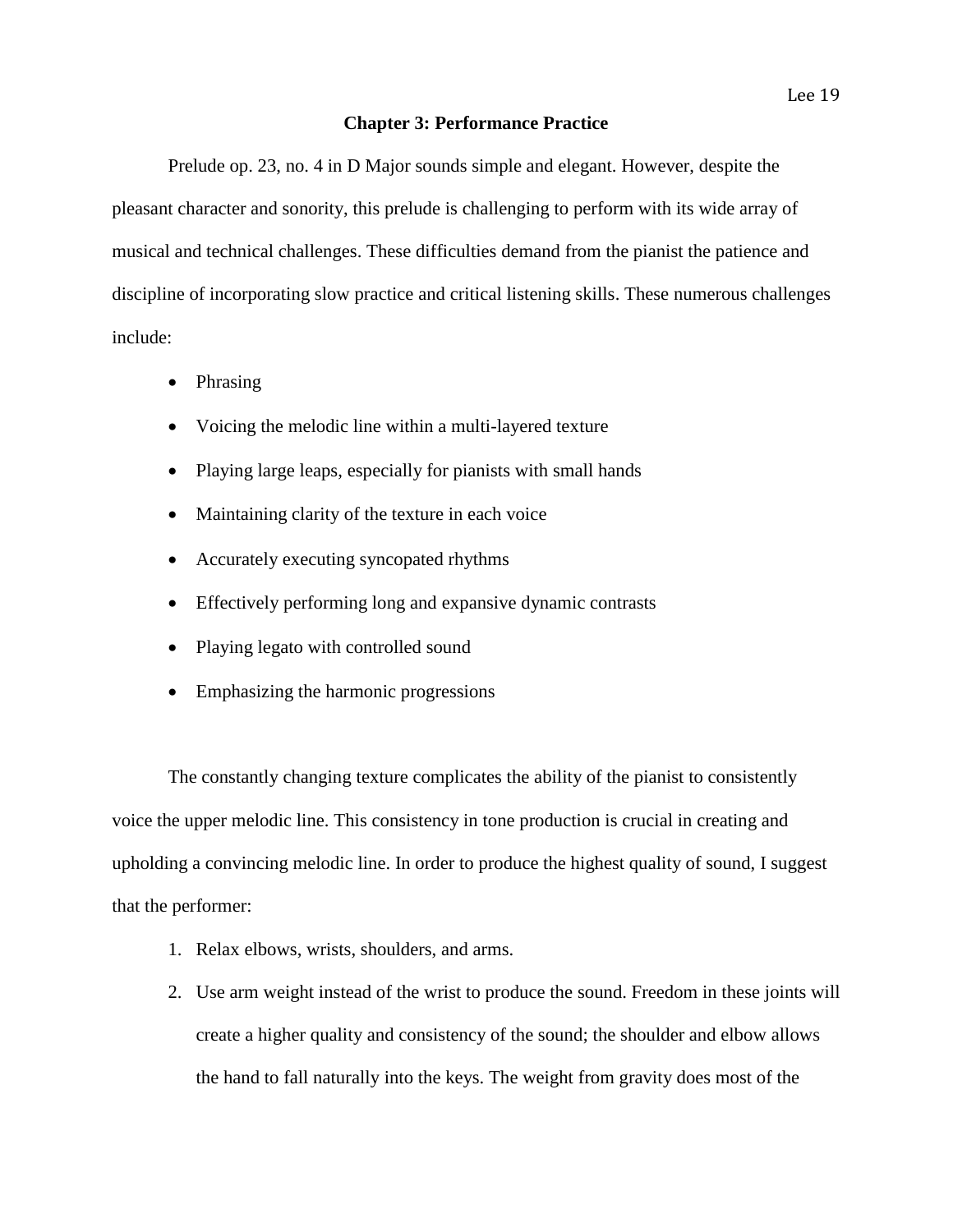work of depressing keys rather than the performer using power from muscle.<sup>22</sup> Pianists should strive to minimize tension and strive for a flowing, natural sound.

In addition to maintaining consistent sound production of the melody, the multi-layered textures and hand crossings of the accompaniment prove to be significant challenges. Pianists might want to consider distributing sections with hand-crossings across both hands instead of playing the figures with only the left hand. However, distribution across both hands might cause issues with maintaining consistency of sound in the accompaniment. I chose to play these handcrossing moments with only the left hand in order to maintain consistency of sound quality. The accompaniment should have a subordinate relationship with the melodic line at all times. Careful hands-separate practice should help address the melodic balance.

The pianist's approach to practice has a profound impact on the performance quality. Thus, I approached each practice session thoughtfully and prudently with the purpose of achieving a specific set of goals. Some of the most common goals I established in the practice room for Preludes op. 23, no. 4 in D Major were the following:

- 1. Produce a focused sound without creating any excess tension in the hands, wrists, elbows, arms, back, or any other parts of the body.
- 2. Practice sections in isolation, e.g., playing the accompaniment without the melodic line; during this type of practice, I focused on precise execution of rhythm and production of a light yet rich sound.

<sup>&</sup>lt;sup>22</sup> Kevin Nadolski. "Listening to Our Bodies: How Pianists Can Create Unnecessary Difficulties Through Excessively Rule-Bound Approaches to Legato and Fingering." (DMA diss., Texas Tech University 2015), 6.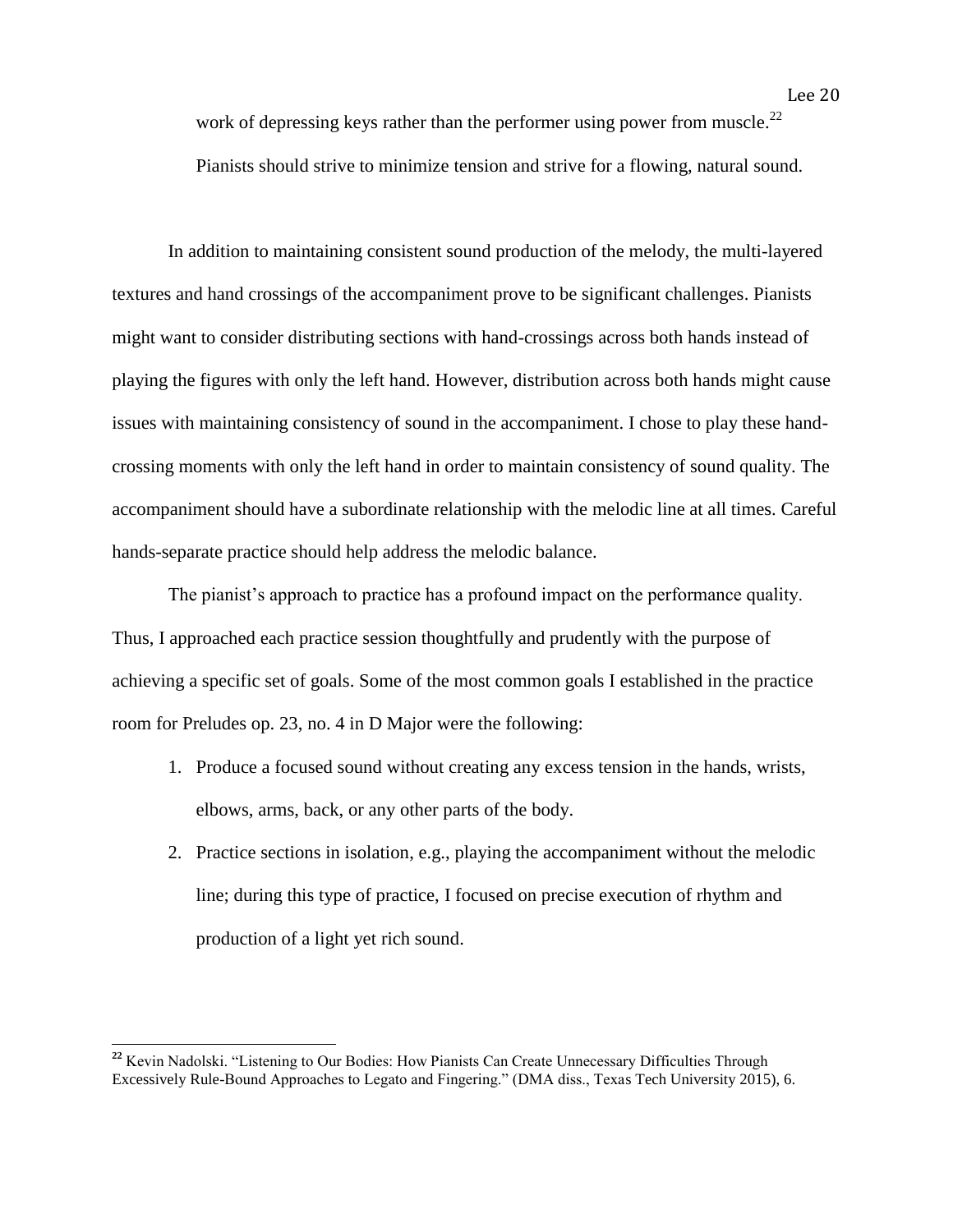- 3. Play only the bass line with the melodic line in order to hear the harmonic progression.
- 4. Play the melodic line with the soprano line (applies to sections where the melody is not carried in the soprano) for the purpose of practicing two contrasting textures in one hand. In this regard, slow, thoughtful practice is mandatory in producing good results.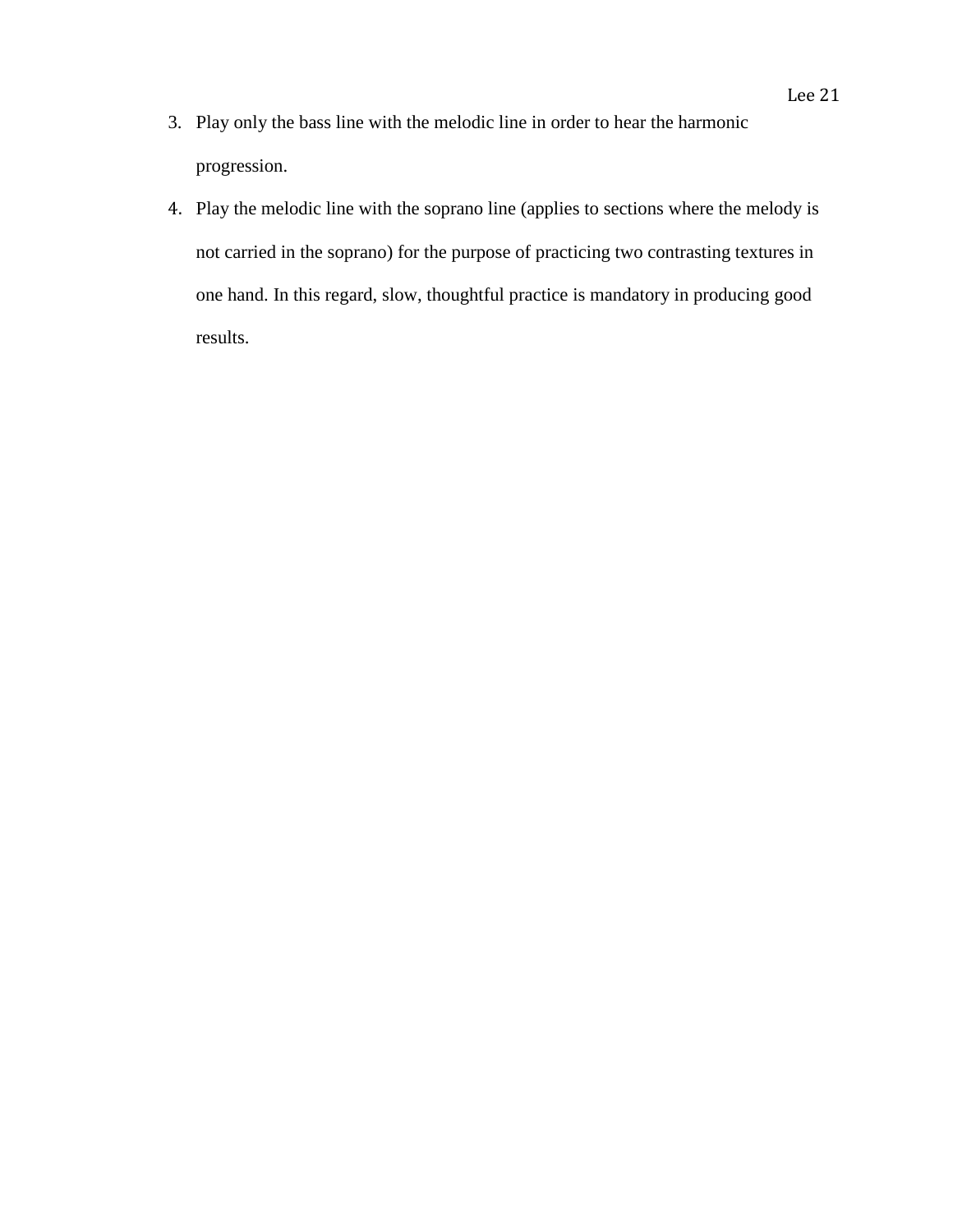### **Chapter 4: Conclusion**

Preparing this piece for my recital was an intense experience nurtured by my dedicated work in the practice room. In order to craft this recital program into a performance-level quality, I required daily practice for a minimum of six to eight hours per day. Despite the extended period of effort and dedication, the learning process was a rewarding experience that forced me to adjust old habits for the purpose of delivering a solid performance. Examples of aspects I refined included the crafting of sound production, the voicing and phrasing of the melodic line, and devising effective methods of practicing demanding technical and musical sections of the work.

As this prelude was among the first works I have learned and performed from Rachmaninoff's oeuvre, Prelude op. 23, no. 4 in D Major has become my gateway into the composer's repertoire and the world of Russian Romanticism. The analysis of this composition enabled me to dissect the complex texture and understand the musical structure of the work. I hope that the findings of this document may be used a guide for aspiring pianists learning Prelude op. 23, no. 4 in D Major.